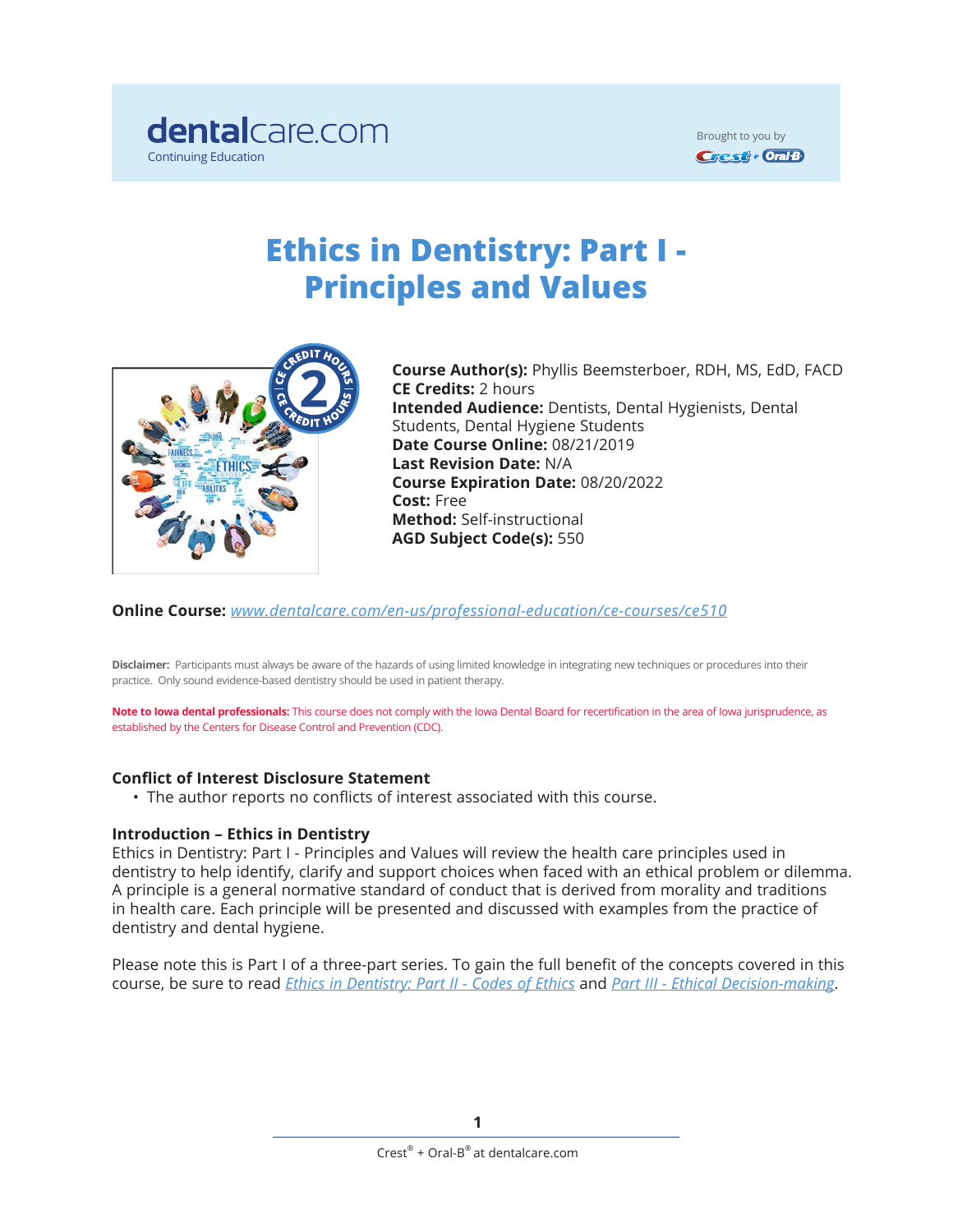# **Course Contents**

- Overview
- Learning Objectives
- Introduction
- Ethical Dilemmas in Oral Health Care
- Principles in Dentistry and Dental Hygiene Nonmaleficence
	- Beneficence
	- Autonomy
	- Justice
	- Veracity
- Values and Concepts in Dentistry and Dental Hygiene
	- Informed Consent
	- Confidentiality
	- Paternalism
	- Capacity
- Conclusion
- Course Test
- References
- About the Author

# **Overview**

This course will review the health care principles used in dentistry to help identify, clarify and support choices when faced with an ethical problem or dilemma. A principle is a general normative standard of conduct that is derived from morality and traditions in health care. Each principle will be presented and discussed with examples from the practice of dentistry and dental hygiene.

## **Learning Objectives**

**Upon completion of this course, the dental professional should be able to:**

- List and define the ethical principles used in dentistry and dental hygiene.
- Describe the difference between a problem and an ethical dilemma.
- Explain the terms, values and concepts that are often used in health care.
- Choose the principles or values which are present and important in clinical scenarios.

## **Introduction**

Every dentist and dental hygienist is granted special rights and responsibilities when they earn the credentials to become an oral health care professional. A professional person is one who has completed a specialized program of knowledge and gained a license in a discipline that is of value to society.

In the corporate world, success is often measured by financial gain. For the health care professional, the motive of the patient's welfare is placed above the profit motive. Because of this service motive, society has granted to the health care professional a certain status that carries prestige, power, and the right to apply that special knowledge and skill.

When patients seek care from any health care provider, they expect to receive the very best care from a professional and ethical practitioner. The health care services provided involve technical skill, appropriate knowledge, critical judgment, and most importantly, empathy and caring. It is the essence of caring that patients perceive and to which they respond. In the delivery of health care, trust is the critical foundation for the relationship that develops between the person seeking services—the patient—and the health care provider—the professional. The patient is aware that the health care provider has certain knowledge and skills. However, it is the caring the patient seeks that gives the provider of dental services the greatest opportunity for professional service and satisfaction. An understanding of ethical issues and an awareness of the ethical obligations inherent in the provision of health care will enable the dental professional to deal effectively with patients and their community.<sup>1</sup>

# **Ethical Dilemmas in Oral Health Care**

The two main goals involved in ethics are the ability to discern right from wrong and the commitment to act on a decision. As clinicians providing care and services, every dentist and dental hygienist will be faced with many choices, problems and dilemmas. Some of these choices will be simple issues of right and wrong, whereas others may be ethical dilemmas that require careful decision making. The clinician must be aware of the ethical issues that can arise and be prepared to take appropriate action when necessary.

A useful tool the clinician can refer to is the appropriate code of ethics for their discipline. For the dentist, it is the American Dental Association's (ADA) *Principles of Ethics and Code of Professional Conduct* and for the dental hygienist it is the American Dental Hygienists'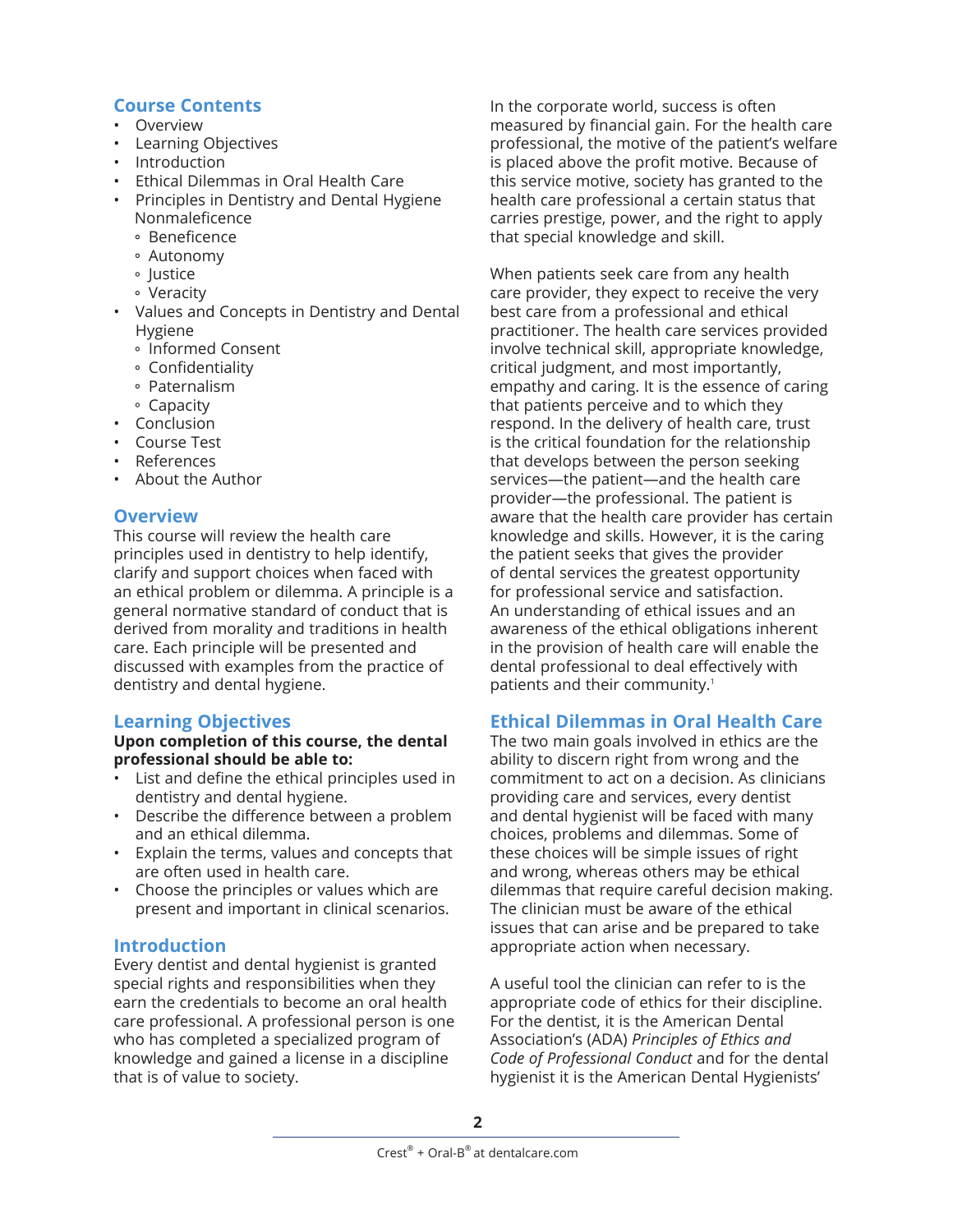Association (ADHA) Code of Ethics for Dental Hygienists.<sup>2,3</sup>

Codes of ethics are the written standards to which health care professionals agree to adhere before society, which grants certain privileges to these groups. Among these privileges is societal trust and self-regulation. Once an individual has gained the necessary professional knowledge and skill and acquired a professional license, he or she is accorded professional status. The responsibility that goes with this status is to uphold the principles and core values of the professions. Principles help address the moral question: What ought a person to do in a troublesome situation? More specifically, what is good, right, or proper for a person to do in this situation? Normative principles provide a cognitive framework for analyzing moral questions and problems.

# **Principles in Dentistry and Dental Hygiene**

Ethical principles guide the conduct of health care providers by helping to identify, clarify, and justify moral choices. A principle is a general normative standard of conduct that is derived from morality and traditions in health care. These principles are linked to commonly expected behaviours' because they are based on shared standards of thinking and behaving. In health care, the main normative principles are nonmaleficence, beneficence, autonomy, and justice. These principles are associated with expectations for behavior, and they provide guidelines in dealing with right and wrong actions. These principles provide direction about what should and should not be done in specific situations. Thus, a principle is a general normative standard of conduct, holding that a particular decision or action is true or right and good for all people in all times and all places.<sup>4</sup>

## **Nonmaleficence**

Nonmaleficence is the principle that actions or practices are right insofar as they avoid producing bad consequences.5 This is the foundation of all health care and describes the first obligation that every health care provider embraces — do no harm. In Latin the term is primum non nocere which means first, do no

harm. Patients who seek dental services place themselves in the care of another person and, at a minimum, should expect that no additional harm will result from that act. The patient grants the clinician the privilege of access to a portion of his or her body for an explicit purpose, a privilege founded in trust. Fundamental to that trust is that the health care provider will do no harm to the patient.

The Hippocratic Oath requires the health care provider promise to keep the sick from harm and injustice. In reference to nonmaleficence, the ADA *Principles of Ethics and Code of Professional Conduct*, states "the principle expresses the concept that professionals have a duty to protect the patient from harm. Under this principle, the dentist's primary obligations include keeping knowledge and skills current, knowing one's own limitations and when to refer to a specialist or other professional, and knowing when and under what circumstances delegation of patient care to auxiliaries is appropriate." For example, practitioners are required to maintain their level of knowledge and skill through participation in appropriate continuing education programs. Thus a dentist who has not performed an endodontic procedure since graduation from dental school 20 years ago would be expected to refer patients to a colleague for root canal therapy. Likewise, a dental hygienist also has an obligation to stay up-to-date with the changing standards of care in the profession. A hygienist who is unfamiliar with local anesthesia techniques should refer or defer performing that service until achieving competency.

Over time nonmaleficence has evolved to include preventing and removing harm. Therefore, health care providers have an obligation to do no harm as well as to prevent harm. Prevention of harm clearly is a domain of dentists and dental hygienists as great emphasis is placed on educating patients about preventing dental caries and periodontal disease.

A narrow interpretation of this principle would hold that complete avoidance of any pain and suffering in patient care must be maintained. Such strict interpretation would mean that invasive diagnostic tests to locate disease, as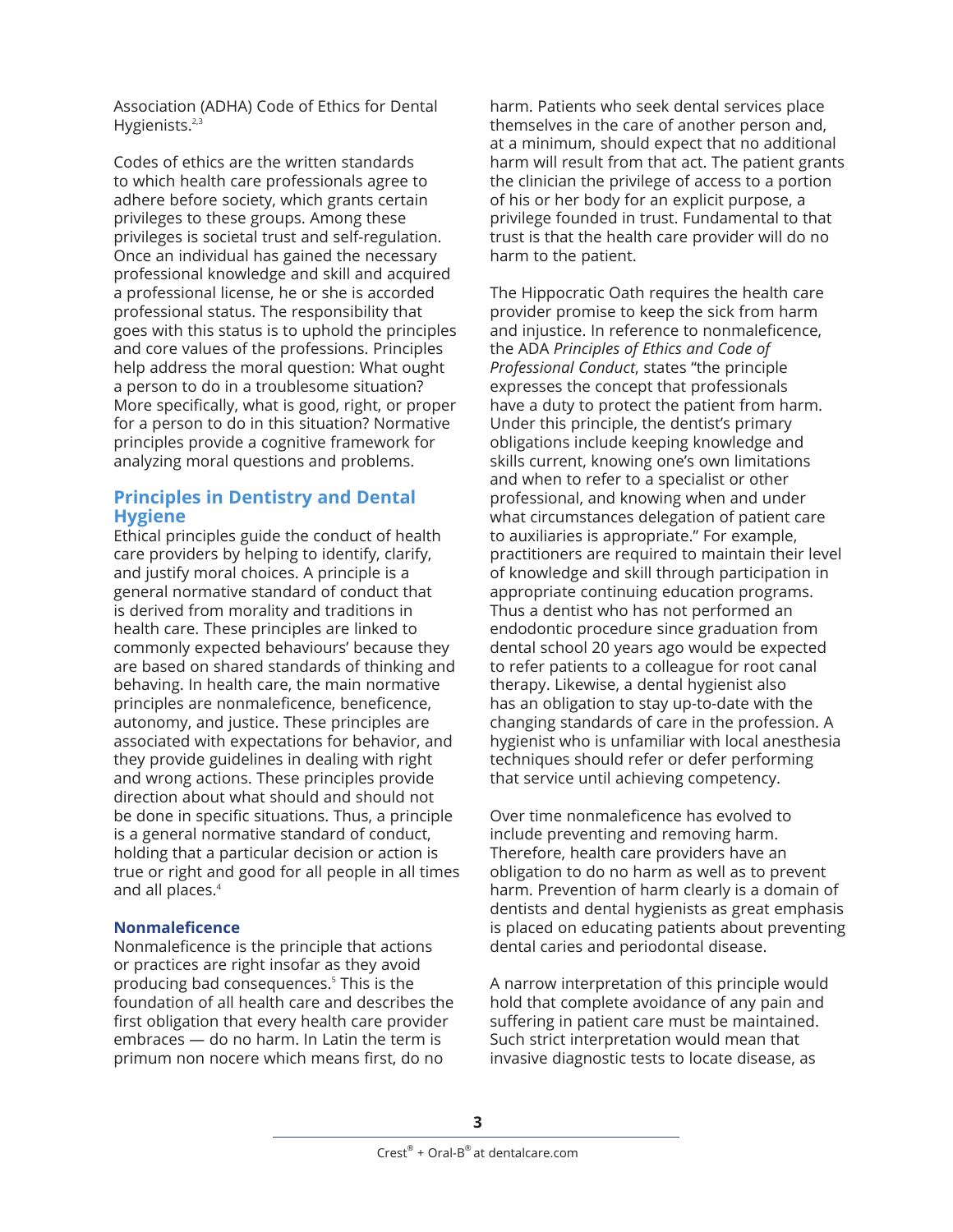well as intraoral injections could never be performed. Consequently patients would never benefit from treatment that would alleviate current pain, and they could not benefit from the prevention of future pain and suffering and this is unrealistic. A clinician may not always be able to avoid harm. In fact, causing some degree of harm when that harm will lead to a greater good—restoring a patient to health—maybe desirable as well as necessary. This conflict is referred to as the principle or rule of double effect, and it requires the health care provider to consider the risks and benefits whenever treatment is provided.

This principle is referred to in such complex situations as saving the life of a pregnant women or her fetus and in the difficult end of life choices. To be morally acceptable, the clinician intends only the good effect. Frankena clarified that delineation between harm and good in the following classification system.6

- 1. One ought not to inflict harm.
- 2. One ought to prevent harm.
- 3. One ought to remove harm.
- 4. One ought to do or promote good.

The first classification refers to avoidance of harm which takes precedence over the second, third, and fourth entries, which define beneficence, or the promotion of good. This hierarchy of nonmaleficence and beneficence provides the clinician with a guideline to follow in sorting out dilemmas in practice. Not inflicting harm takes precedence over preventing harm, and removing harm is a higher priority than promoting good. Ideally, the clinician would be able to implement all four parts of this hierarchical relationship; however, when faced with constraints and conflict, prioritization would be necessary. Avoiding harm and promoting good in the practice of dentistry and dental hygiene are not always possible.

### **Beneficence**

Beneficence is the principle that actions and practices are right insofar as they produce good consequences.5 Whereas nonmaleficence is concerned with doing no harm to a patient, beneficence requires that existing harm be

removed. Beneficence focuses on "doing good" for the patient. Doing good requires taking all appropriate actions to restore patients to healthy state. Health care providers, based on their knowledge and skill, use all reasonable means to benefit the patient. Dentists and hygienists have acquired a body of knowledge and corresponding skills that make them uniquely qualified to help identify patient needs and recommend and provide services to address those needs. Thus, their unique knowledge and skills allow them to benefit the patient by removing existing harm and assisting in the prevention of future harm.

Beneficence and nonmaleficence often are linked because they are both founded in the Hippocratic tradition, which requires the physician to do what will best benefit the patient. This is a consequentialist approach. Meeting the requirement to do what the physician believes will best benefit the patient and implies the need to conduct a consequence analysis to determine the best possible outcome for the patient. Beneficence is found in all health care codes. By choosing to become a dentist or dental hygienist, an individual assumes a responsibility to help others and professes to be a part of a profession. This means that actions, behaviors, and attitudes must be consistent with a commitment to public service. This commitment to help and benefit others defines the healing professions and sets them apart from other occupations.

Any individual who is in a position to promote good for the benefit of others, such as health care professionals, fails to increase the good of others is considered morally wrong. The purpose and existence of biomedical research, public health policies and programs, and preventive medicine are the formalized aspects of this part of health care. Through various federal, state, and community-based activities, society attempts to meet this need for the good of the general public. The promotion of good becomes challenging when good is defined according to differing values and belief systems. The teaching of careful oral hygiene self-care to maintain health and function is an example of promotion of good to many people.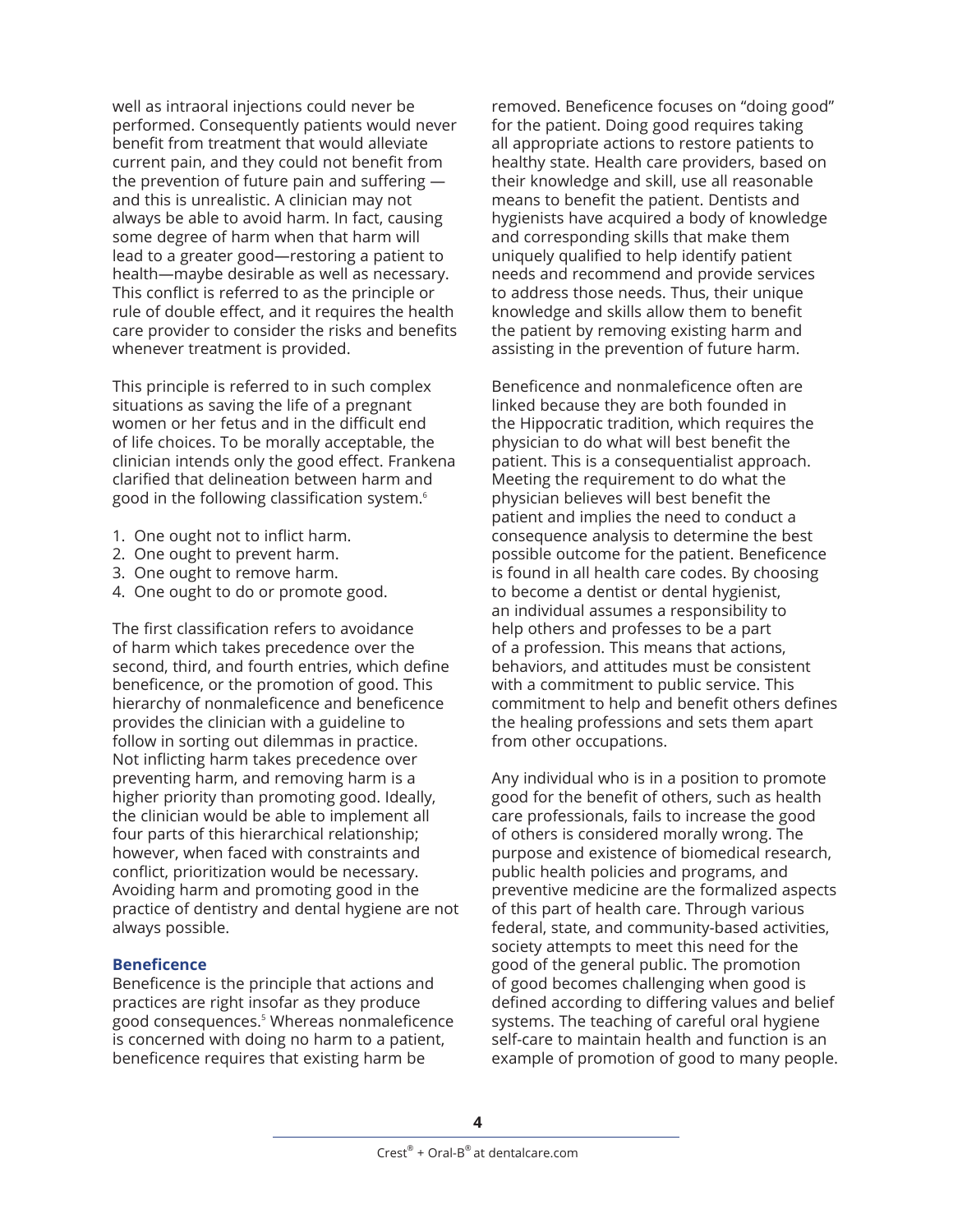However, the removal of all carious teeth to eliminate pain and suffering may be considered promoting good to other individuals. In public health programs, the appropriation of limited resources to meet the medical and dental needs of a given population can be a complex and frustrating exercise. It is also part of being a health care professional, a leader who advocates for the betterment of society.

## **Autonomy**

Autonomy is the principle that embraces respect for persons, the ability to be self-governing and self-directing. An autonomous person chooses thoughts and actions relevant to his or her needs, independent from the will of others. In health care autonomy gives rise to the concept of permitting individuals to make decisions about their own health, which is the heart of many ethical dilemmas that occur in dentistry.7 All health care professionals must respect the autonomy of patients and properly inform them about all aspects of the diagnosis, prognosis, and the care being provided. Because dentists and dental hygienists have a wide range of knowledge and skills, they must fully and adequately explain the parameters of the services that can be performed as well as the consequences of performing or not performing those services.

Unlike nonmaleficence and beneficence which arise from the Hippocratic traditions, autonomy concerns arose much later in the  $20<sup>th</sup>$  century. The application of autonomy is based on respect for persons which holds that the health care professional has a duty to allow patients to make decisions about actions that will affect their bodies. This also includes the duty to provide patients with all the unbiased information they would need to make a decision about treatment options.

Conflict can arise around this concept when what the dentist and/or hygienist believes is in the best interest of the patient differs from what the patient desires. Sometimes what the professional believes is best for the patient is not what the patient elects to do. As long as the patient selects from treatment options that are consistent with accepted standards of care, the professional may ethically act on the patient's

choice. However, the professional practitioner also has the autonomy to not provide a service requested by the patient if that service is in conflict with the standards of patient care. For example, refusing a patient's request to extract all healthy teeth would be ethical even though that decision would conflict with the patient's autonomy. Dentists and hygienists will avoid doing harm to a patient even if the patient is exercising autonomy by asking to receive a potentially harmful treatment or service.

## **Justice**

The principle of justice is concerned with providing individuals or groups with what is owed, due, or deserved. Some view justice as a duty for health care providers. The foundation of justice has frequently been described as the principle of equality; likes should be treated alike, equals should be treated as equals, and unequals treated as unequals. The obvious problem in this approach is that some mechanism or criteria must determine who is equal or unequal. Fundamental to the principle of justice is an effort to treat people who have similar needs in a similar or identical manner. All patients who seek treatment for the prevention of periodontal disease should receive the same level of care and attention from the dentist or dental hygienist regardless of personal or social characteristics. Naturally, this approach does not take money into consideration and that is unrealistic. Placing money aside is easy in a discussion but difficult in application in a capitalistic society. Regardless of age, gender, social status, religion, or other distinguishing factors, each person should be entitled to the same oral health care options when a similar health care need exists. That would be just.

Justice in dentistry is most often discussed in terms of public policy issues, referred to as distributive justice. Every society must address the problem of how its resources will be distributed because every society has a scarcity of resources. Resources are scarce whether referring to materials, specially trained individuals, money, or time. Distributive justice is concerned with the allocation of resources in large social systems. Policymakers must confront the issue of how society distributes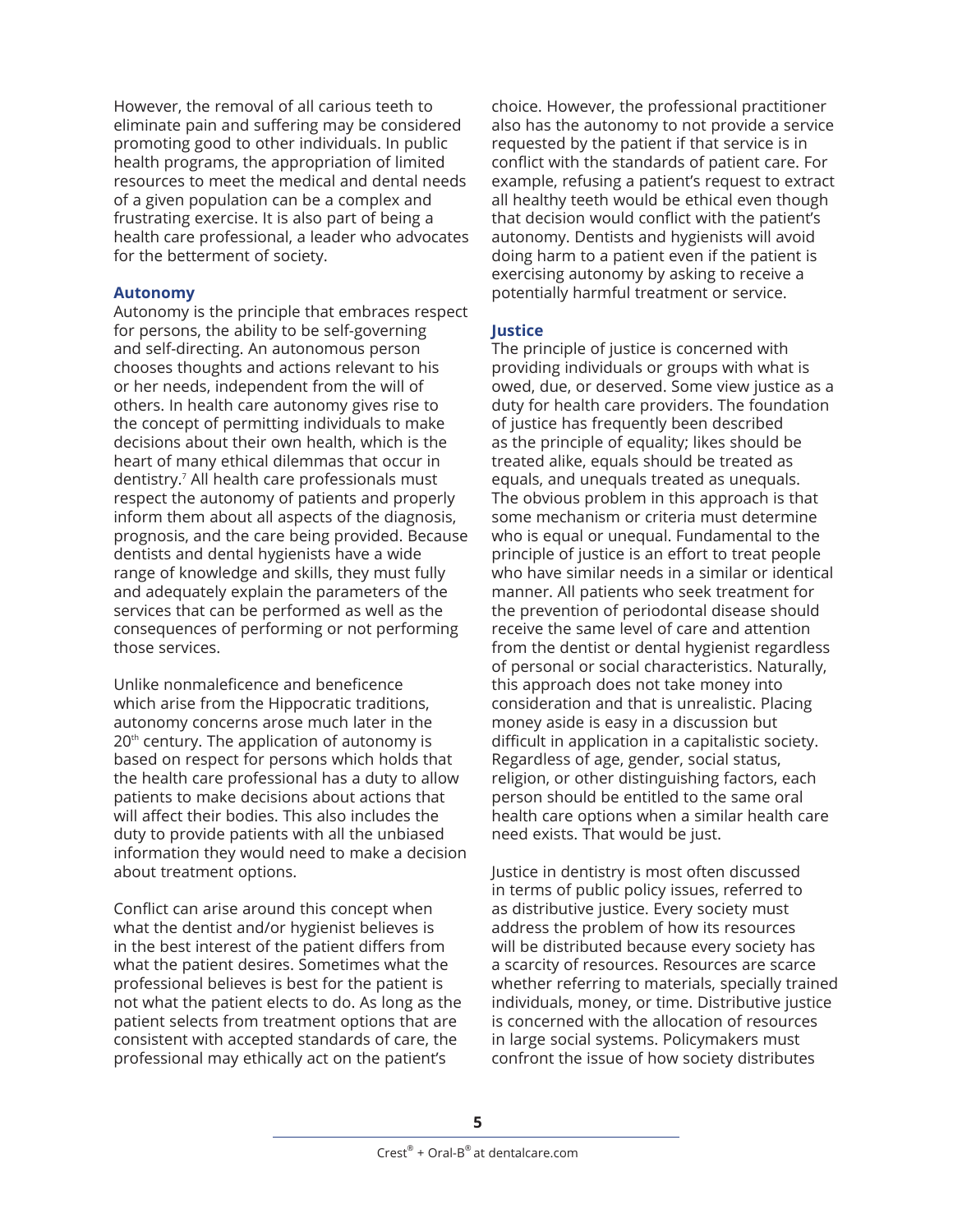its resources. This has implications for national health care policy and is a complex issue. Questions immediately arise around what kind of treatment will be offered, who will provide the treatment, and who will be eligible to receive the treatment?

If resources were unlimited, the problem of just allocation would be minimal. Unfortunately, that is not the reality of the world. Choices must be made, benefits and burdens must be balanced, and resources justly distributed. A lofty goal for most organized societies would be the just application of health care. However, no legal mandate exists for dental care to be available to all persons, and decisions are made daily according to the ability of the patient to pay for the services rendered. Thus the provision of dental care is applied unequally. People who present for treatment are, for the most part, are granted access to care based on their economic ability and not their dental needs.

The question of who should provide dental care when an economically impoverished individual with no financial means is in need of treatment is difficult to answer. Many dentists and dental hygienists provide charitable services on a regular basis, either in a private practice office or through participation in a community-based service clinic, because of their recognition of their obligation to serve society. Many dental public health practitioners and leaders consistently call for the profession to make oral health a much higher priority for federal and state decision makers.<sup>1</sup>

Complementarity is a term that is defined as doing the greatest good for the greatest number of persons. This term is closely aligned with justice and good stewardship of resources. Any discussion about the use and application of public policy is an example of complementarity, as is consideration of culture and language in health care services.

### **Veracity**

Veracity is defined as being honest and telling the truth and is related to the principle of autonomy. It is the basis of the trust relationship established between a patient and a health care provider. Veracity is what binds the patient and the clinician as they seek to

establish mutual treatment goals. Patients are expected to be truthful about their medical history, treatment expectations, and other relevant facts. Clinicians, for their part, must be truthful about the diagnosis, treatment options, benefits and disadvantages of each treatment option, cost of treatment, and the longevity afforded by the various treatment options. This allows patients to use their autonomy to make decisions in their own best interest.<sup>7</sup> The obligation of veracity, based on respect for patients and autonomy, is acknowledged in most codes of ethics, including the codes of the ADHA and the ADA.

Lying to a patient does not respect the autonomy of the patient and can compromise any future relationships the patient may have with health care providers. Because relationships are built on trust, lying, even little "white lies," easily erodes trust. *Benevolent deception* is the name given to the practice of withholding information from a patient because of the clinician's belief that the information may harm the individual. This practice is in the tradition of the Hippocratic oath but is not supported by most codes of ethics and then only in extraordinary circumstances. Only a rare case would justify deceit in the dental setting. The interactive health care relationship between patient and clinician functions most effectively when both parties are truthful and adhere to all promises made in the process.

## **Values and Concepts in Dentistry and Dental Hygiene**

An ethical dilemma occurs when one or more ethical principles are in conflict. Several values and related rules support the principles of ethics and help the problem solving process when a clinician is making ethical decisions. Values and concepts presented are founded in ethical principles and the theory upon which those principles are based. Occasionally these values or concepts might add to the complexity and conflict of the situation, but the goal is to add clarity when resolving ethical issues. These rules then, along with the supporting principles and values, can provide the clinician guidance in the decision-making process.

These terms and concepts are informed consent, confidentiality, paternalism, and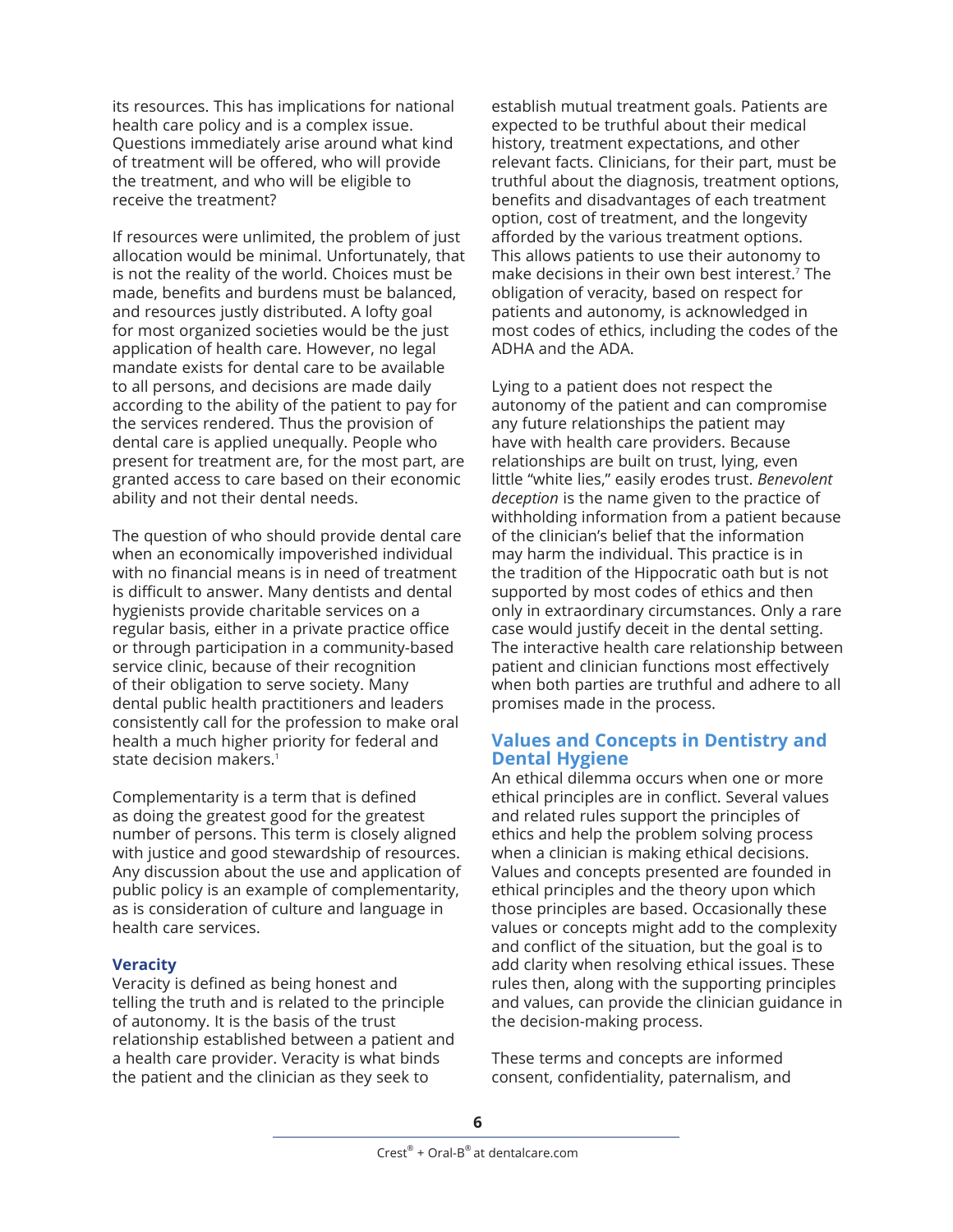capacity and are rooted in the health care principles.

## **Informed Consent**

Informed consent is based on the patient exercising autonomy in decision making and has both ethical and legal implications in medicine and dentistry. Informed consent has two parts.

First, it requires that the professional provide the patient with all relevant information needed to make a decision. Second, it allows the patient to make the decision on the basis of the information provided. Informed consent is a process of providing appropriate information to the patient, the process of understanding and assimilating the information, and making the decision.<sup>8</sup>

Dentists and hygienists must recognize the patient has a right to informed consent as well as a right to make an informed refusal. Respecting the autonomy of individuals as self-determining agents recognizes their right to make their own choices and determine their own destiny. This includes the right for a patient to assess all the information provided by the professional yet still make a choice that is not the one most valued by the professional — informed refusal. Although not as dramatic as life and death decisions made by clinicians in medicine, dental decisions may involve choices that are potentially harmful to the patient.

When patients give their authorization for a procedure or a comprehensive treatment plan, they grant the health care provider informed consent for that treatment. First, the clinician must obtain and document information and disclosure; secondly is the process of interaction and communication, which produces a truly informed decision. Not all individuals have the ability to make informed decisions about their dental health. Children and people who are mentally disabled typically have a parent or caregiver who assumes that function. Depending on the age and capacity of the child, certain choices can and should be discussed with the younger patient, but actual decisions regarding what types of services are rendered must remain the purview of

the legal guardian. Informed consent when the patient does not understand because of a language barrier is not possible, and steps must be taken to remedy the situation. The use of a translator, family member, or other communication option must be pursued to ensure the patient fully understands the choices and consequences. To do any less is unethical and illegal. The only exception to this would be if the patient's life was in danger and an immediate procedure was required to save that life.

An issue related to autonomy and informed consent is the determination of decisionmaking capacity. Capacity is a clinical term used to describe a person's ability to understand their health care conditions, treatment options and ability to make their own decisions. For an individual to make informed consent, capacity or competence is a prerequisite. This is a growing concern with an aging population as older adults can exhibit a wide range of cognitive function.

## **Confidentiality**

Confidentiality is related to respect for persons and involves the patient exercising his or her autonomy in providing information to the dental professional. Confidentiality is a critical aspect of trust and has a long history of use in health care. The requirement for confidentiality is mentioned in all codes of ethics as well as the Hippocratic oath. Trust is necessary for the exchange of personal and intimate information from the patient to the clinician. A patient has a right to privacy concerning his or her medical and dental history, examination findings, discussion of treatment options and treatment choices, and all records pertaining to dental and dental hygiene care. This privacy extends to the way in which information is gathered, stored, and communicated to other health care professionals. Discussion about a patient's history or treatment is not to be shared with spouses, family, or friends — to do so is a violation of confidentiality. Information about a patient can be given to other health care professionals with the patient's permission.

Conflicts and exceptions will arise surrounding the principle of confidentiality. In certain situations legal requirements exist to report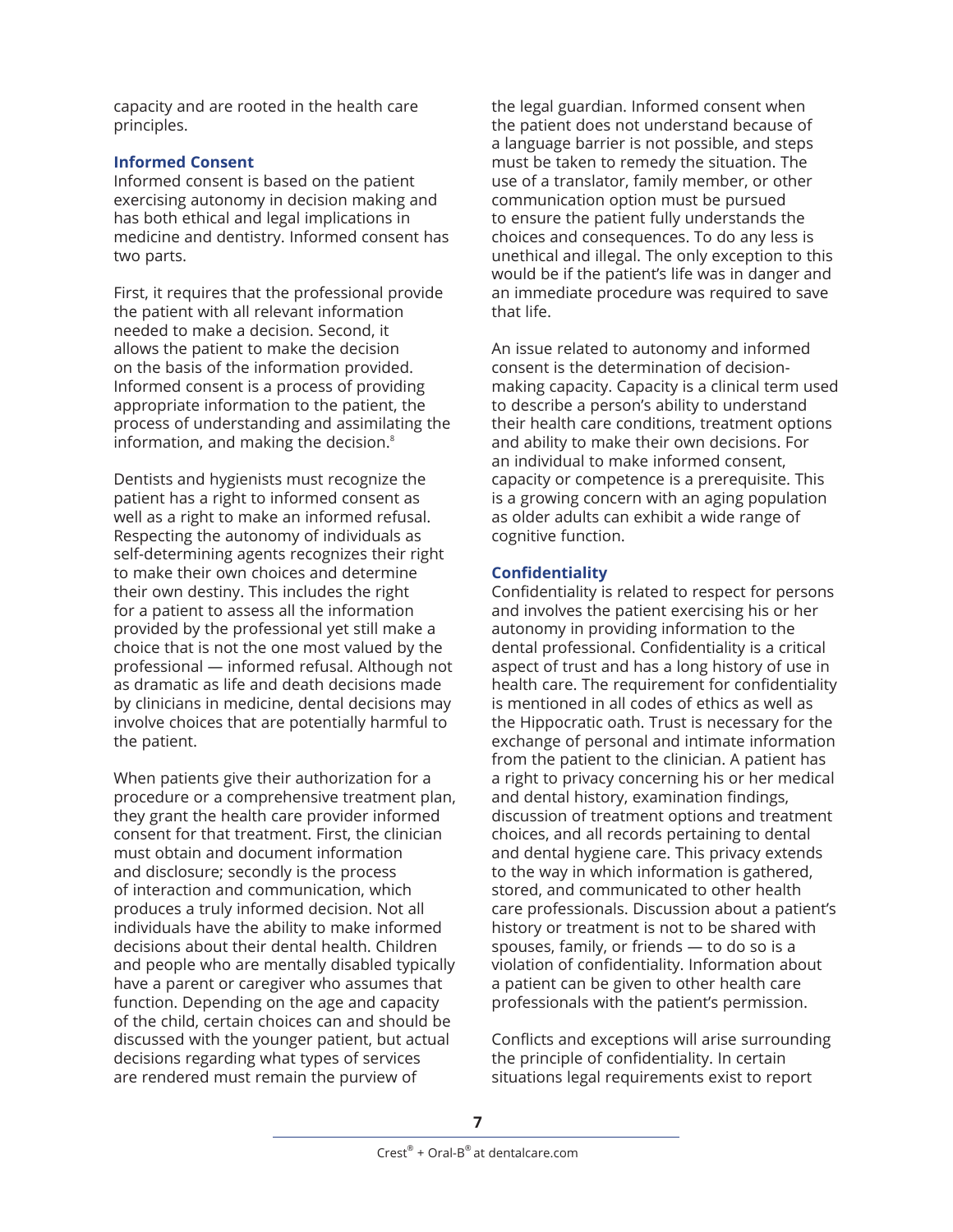diseases that can have an effect on the health of the public, such as sexually transmitted diseases. Reporting suspected child abuse, which is required in most states, is a violation of confidentiality. In dealing with minor children, divulging confidential information to the parents may be necessary to protect the child from harm. This is especially difficult with adolescents, who may or may not be adults according to the legal system. The patient's right to confidentiality often must be balanced against the rights of other individuals. In any situation the health care provider must communicate to the patient the professional and legal responsibilities that exist for disclosure and work toward assisting the patient as much as possible.

### **Paternalism**

Paternalism is closely related to the principles of nonmaleficence and beneficence and arises from the Hippocratic tradition of writings. The Hippocratic approach is interpreted as the clinician doing what he or she believes is best for the patient according to ability and judgment. This approach requires the dentist or hygienist to undertake a role similar to that of a parent, thus the term. Paternalism means the health care professional acts as a parent and makes decisions for the patient on the basis of what the professional believes is in the best interest of the patient. Paternalism should never be applied primarily to benefit the professional at the expense of the patient. Thus paternalism and autonomy may be seen as in conflict. A dentist or hygienist cannot unilaterally act on behalf of the patient without denying the patient's right to exercise autonomy. Paternalism is now commonly called parentalism, reflecting the dual parent roles.

Patients today are well-informed about health, treatments, and their rights as patients and want to participate in the decision-making process. In the past, paternalism was a common practice partly because the health care provider had knowledge and skills and partly because patients expected the health care provider to make decisions in their best interests. Patients often had no knowledge that alternative care options were available. Furthermore, even if patients did know other

options existed, many placed the professional in a parental role by asking the professional what they should do. Patients frequently had so much trust in the provider that they would do whatever was suggested. Such paternalistic acts were carried out with good intentions to benefit the patient and often became second nature to the clinician. The responsibility of the dentist and dental hygienist is to educate the patient about the balance of benefits and risks of treatment, which often creates a conflict between autonomy and beneficence. This aspect of providing ethical care is most important and requires the clinician to take the time and effort to ensure the patient has all the knowledge required to make health decisions. Many dentists have been asked by a patient– and have refused–to remove a healthy dentition merely because the patient believes that taking care of dentures would be easier than caring for their natural teeth.

## **Capacity**

For an individual to make an informed consent decision, capacity or competence is a prerequisite. This is a growing concern with an aging population as older adults can exhibit a wide range of cognitive function. Older individuals are not only becoming a larger percentage of the population but they are also living longer. It is essential for the clinician to determine the cognitive status of the patient he/she is planning to treat.

The elements of capacity include understanding, appreciation and reasoning. These elements are measured by a person's ability to express their wishes, understand information, reason and arrive at a decision. Questioning the patient as to how he or she is understands the risks to treatment or why they are declining treatment are among the ways to explore the capacity of a patient. There are objective assessment instruments that can be utilized to help with this determination and routinely used by primary health care providers. Treating a person with a cognitive impairment can present a range of ethical dilemmas. In the dental setting, assuring that a patient has capacity may often require reaching out to the family, the primary care physician or surrogate decision maker. It is not uncommon for an individual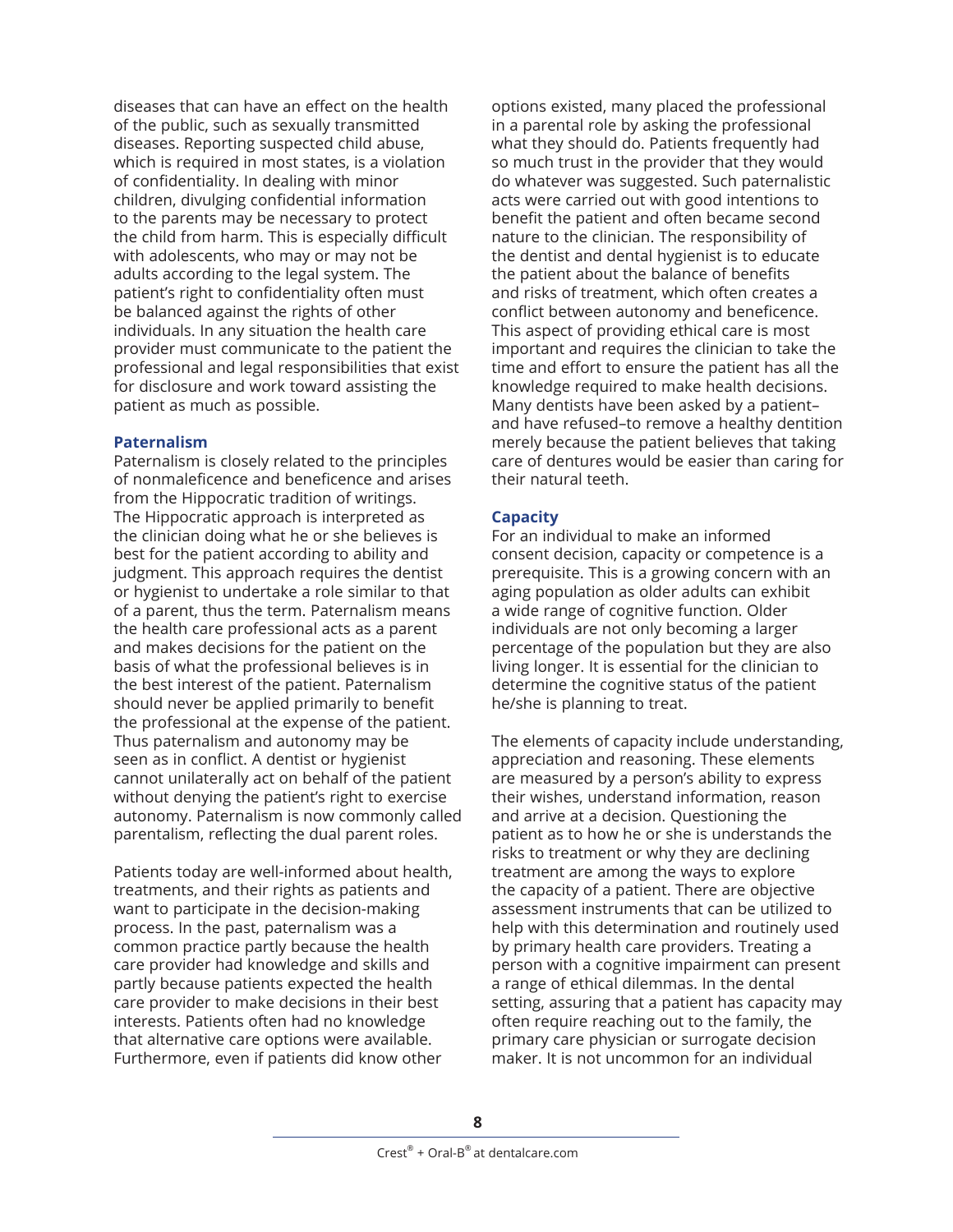have transient or diminished capacity which is the ability to express their wishes on one day and not the next. Being aware of the issues of capacity will assist the dentist in providing ethical and legal oral health treatment to geriatric and special need populations.

## **Conclusion**

The presentation of principles and values is to provide the precepts that are the

underpinnings of codes of ethics used in dentistry. The basic principles of nonmaleficence, beneficence, autonomy, justice and veracity along with the values of informed consent, confidentiality and parentalism are presented and discussed with the goal of identifying and applying these guidelines when analyzing an ethical dilemma or pondering a difficult choice between right and wrong.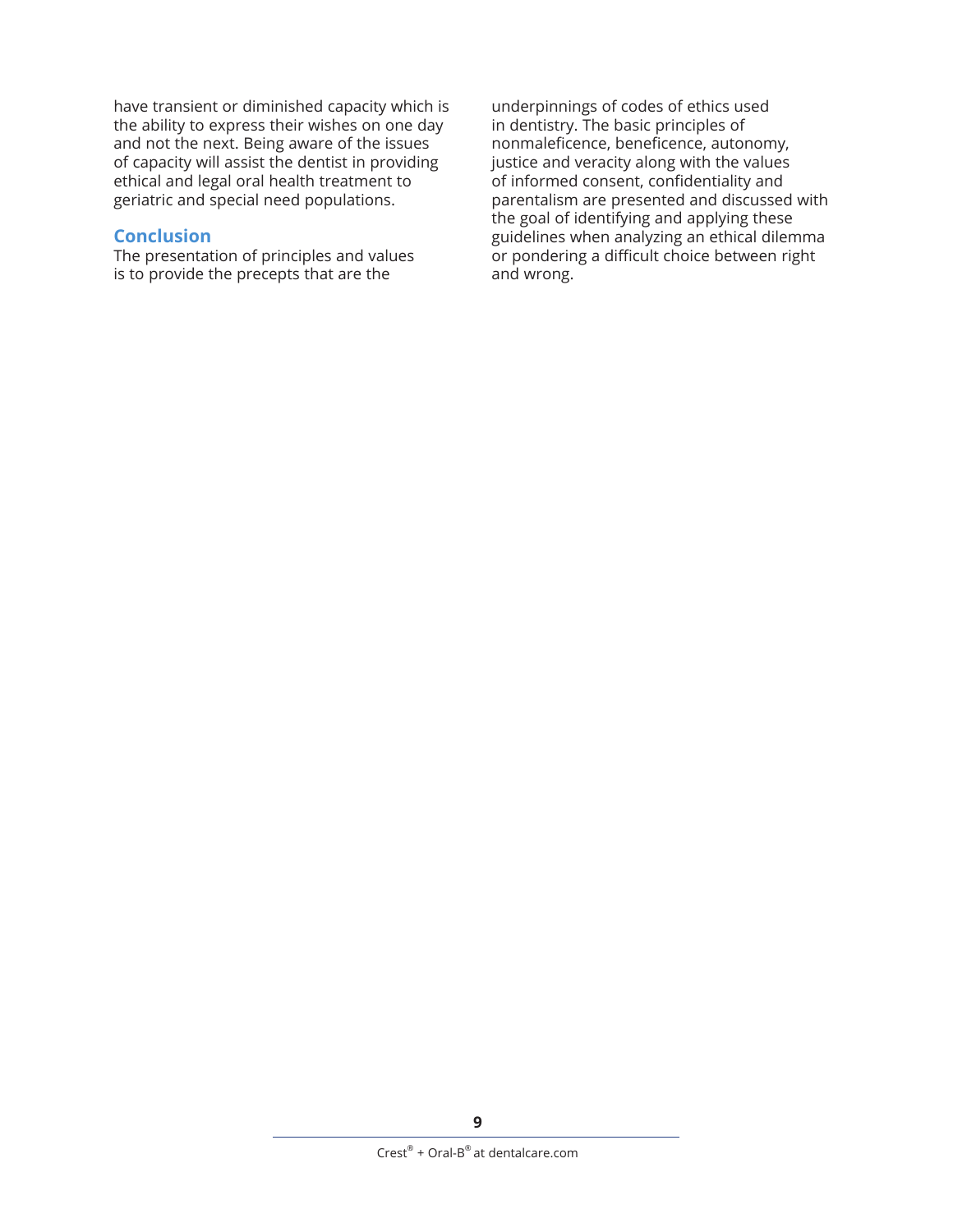# **Course Test Preview**

To receive Continuing Education credit for this course, you must complete the online test. Please go to: *[www.dentalcare.com/en-us/professional-education/ce-courses/ce510/test](http://www.dentalcare.com/en-us/professional-education/ce-courses/ce510/test)*

#### **1. The two main goals involved in ethics is the ability to \_\_\_\_\_\_\_\_\_\_\_\_\_\_\_.**

- A. identify the principles and values
- B. discern right from wrong and commit to act on a decision
- C. list the codes of ethics and their terms
- D. analyze the normative principles and rules

## **2. A general normative standard of conduct that is derived from morality is termed a**

**\_\_\_\_\_\_\_\_\_\_\_\_\_\_\_.** A. value

- B. rule
- C. principle
- D. obligation
- **3. The principle that describes the actions or practices that are right insofar as they avoid producing bad consequences is \_\_\_\_\_\_\_\_\_\_\_\_\_\_\_.**
	- A. authonomy
	- B. beneficence
	- C. justice
	- D. nonmaleficence
	- E. veracity
- **4. Which of the following "ought" classifications would take precedence over the others in the avoidance of harm to a patient?**
	- A. Ought not to inflict harm
	- B. Ought to prevent harm
	- C. Ought to remove harm
	- D. Ought to do or promote good
- **5. Public health policies and biomedical research are examples of which health care principle?**
	- A. Autonomy
	- B. Beneficence
	- C. Justice
	- D. Nonmaleficence
	- E. Veracity
- **6. The principle that embraces respect for persons and the ability to be self-governing and self-directing is \_\_\_\_\_\_\_\_\_\_\_\_\_\_\_.**
	- A. autonomy
	- B. beneficence
	- C. justice
	- D. nonmaleficence
	- E. veracity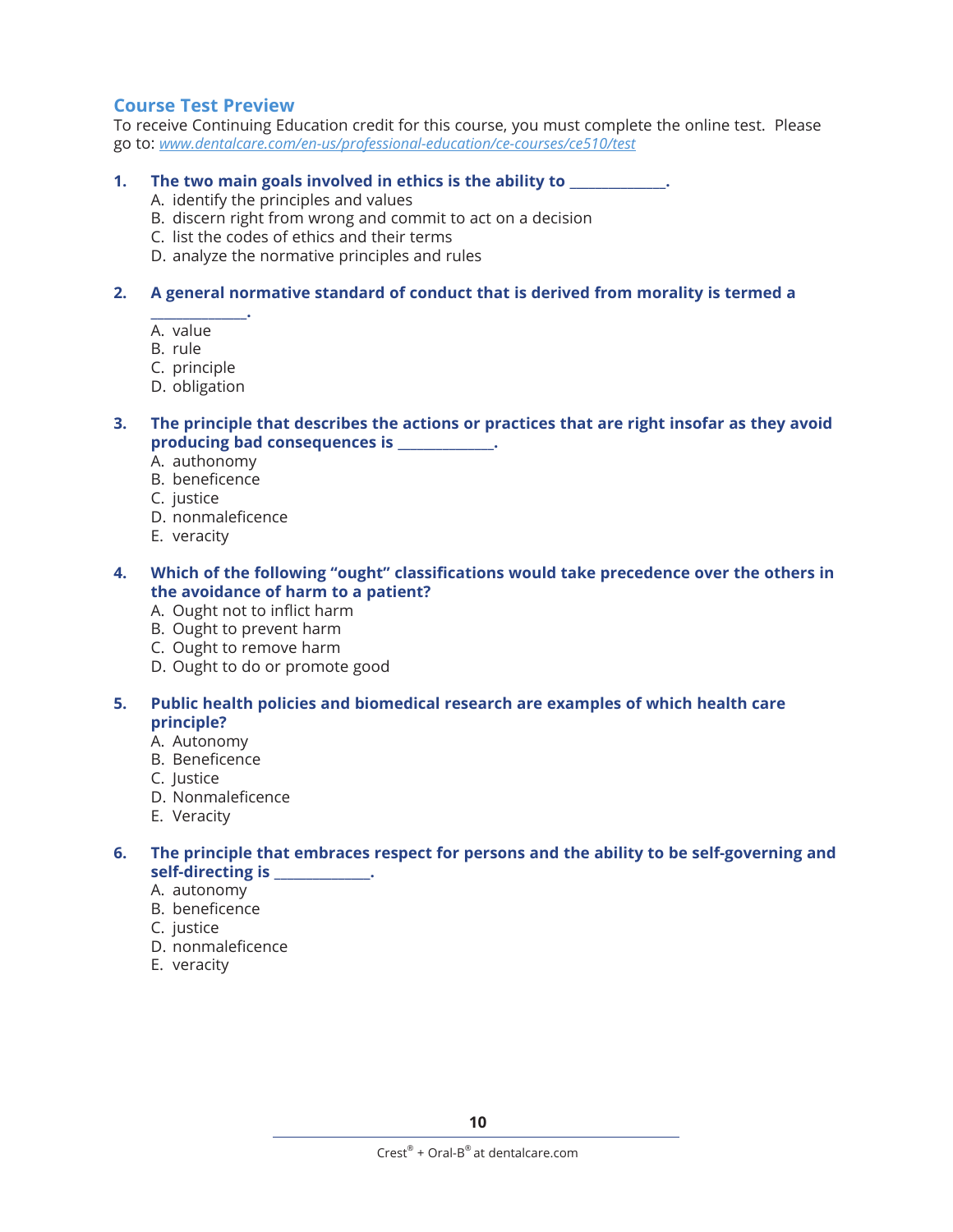## **7. When society is concerned with the allocation of resources in large social systems it is called \_\_\_\_\_\_\_\_\_\_\_\_\_\_\_.**

- A. beneficence
- B. distributive justice
- C. paternalism
- D. principlism
- E. professional authority

## **8. The term closely aligned with justice and good stewardship of resources is \_\_\_\_\_\_\_\_\_\_\_\_\_\_\_.**

- A. autonomy
- B. beneficence
- C. complementarity
- D. nonmaleficence
- **9. What is the principle that binds the patient and clinician as they establish mutual treatment goals?**
	- A. Beneficence
	- B Justice
	- C. Nonmaleficence
	- D. Veracity

#### **10. The process of providing a patient with all the relevant information needed to make a decision is called \_\_\_\_\_\_\_\_\_\_\_\_\_\_\_.**

- A. benevolent deception
- B. capacity
- C. informed consent
- D. informed refusal

## **11. Informed consent and informed refusal are most directly based on which principle?**

- A. Autonomy
- B. Beneficence
- C. Justice
- D. Nonmaleficence
- E. Veracity

## **12. The clinical term used to describe a person's ability to understand their health care conditions, treatment options and ability to make their own decisions is \_\_\_\_\_\_\_\_\_\_\_\_\_\_\_.**

- A. benevolent deception
- B. capacity
- C. informed consent
- D. informed refusal

### **13. What is the term that describes the value that involves the patient exercising his or her autonomy in providing information to the dental professional?**

- A. Capacity
- B. Complementarity
- C. Confidentiality
- D. Justice
- E Prima facie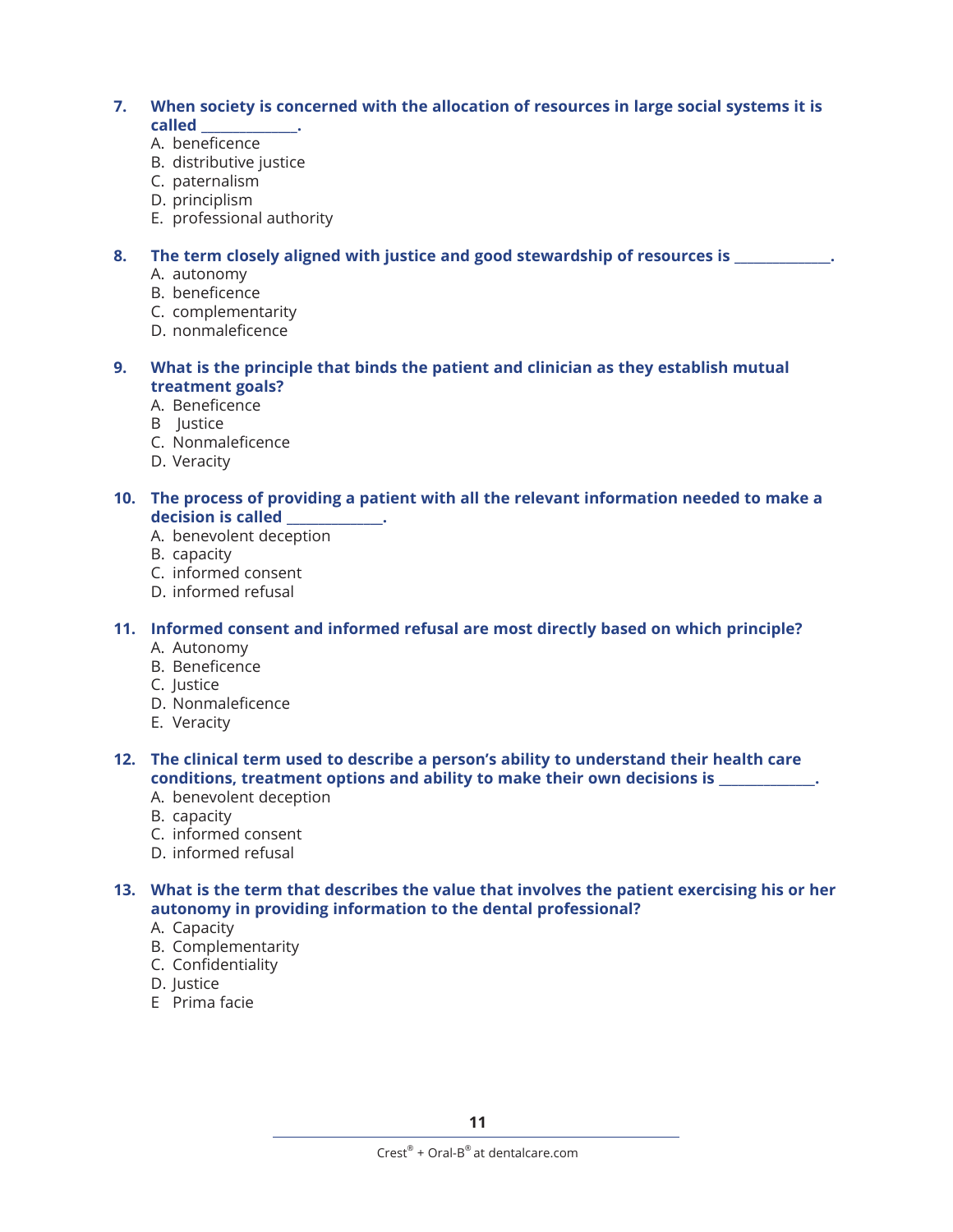- **14. When the clinician makes decisions based on what he or she believes is best for the patient according to his/her ability and judgment it is termed \_\_\_\_\_\_\_\_\_\_\_\_\_\_\_.**
	- A. benevolent deception
	- B. capacity
	- C. informed consent
	- D. paternalism

## **15. What are the elements of capacity in determining the cognitive status of a dental patient?**

- A. Understanding
- B. Reasoning
- C. Confidentiality
- D. All of the above.
- E. None of the above.